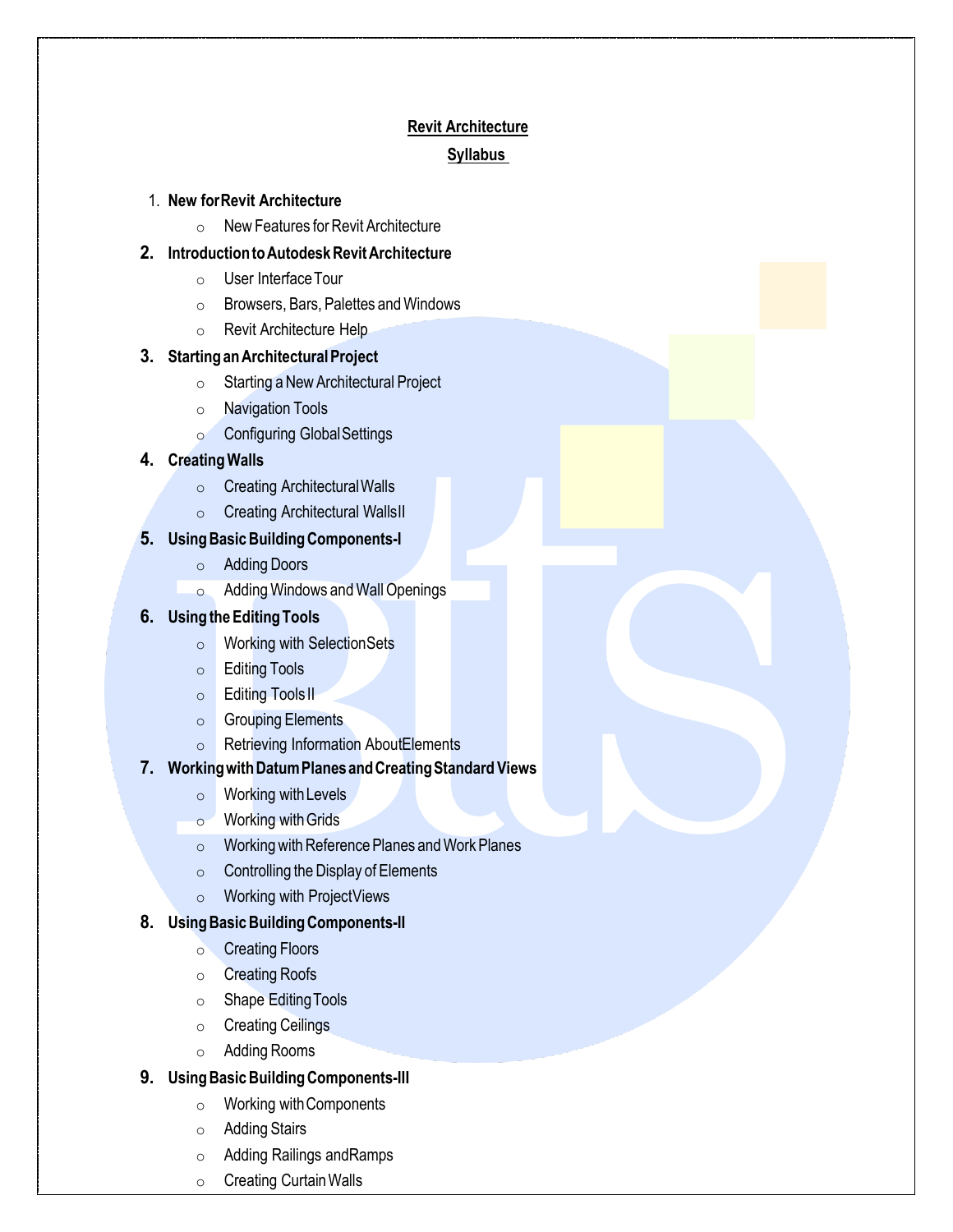### **10. Adding Site Features**

- o Working With Site Features
- o Property Lines and Building Pads
- o Adding Site Components

# **11. Using Massing Tools**

- o Understanding Massing Concepts
- o Creating Massing Geometry in the Family Editor
- o Editing Massing Geometry in the Family Editor
- o Massing in the Conceptual Design Environment
- o Creating Massing Geometry in a Project
- o Creating Building Elements from Massing Geometry
- o Creating Families

# **12. Adding Annotations and Dimensions**

- o Adding Tags
- o Room Tags
- o Keynotes
- o Adding Symbols and Dimensions
- o Dimensioning Terminology and Dimensioning Tools
- o Adding Alternate Dimension Units and Spot Dimensions

# **13. Creating Project Details and Schedules**

- o Project Detailing in Autodesk Revit Architecture
- o Crop Regions, Fills Patterns, and Detail Components
- o Adding Text Notes
- o Creating Drafting Views
- o Revision Clouds
- o Working with Schedules

### **14. Creating Drawing Sheets, and Plotting**

- o Creating Drawing Sheets
- o Creating Duplicate Dependent Views
- o Printing in Revit Architecture

# **15. Creating 3D Views**

- o Three Dimensional (3D) Views
- o Dynamically Viewing Models with Navigation Tools
- o Orienting a 3D View
- o Generating Perspective Views
- o Using a Section Box

### **16. Rendering Views and Creating Walkthroughs**

- o Rendering in RevitArchitecture
- $\circ$  Working with Materials
- $\circ$  Lights, Decals and Entourage